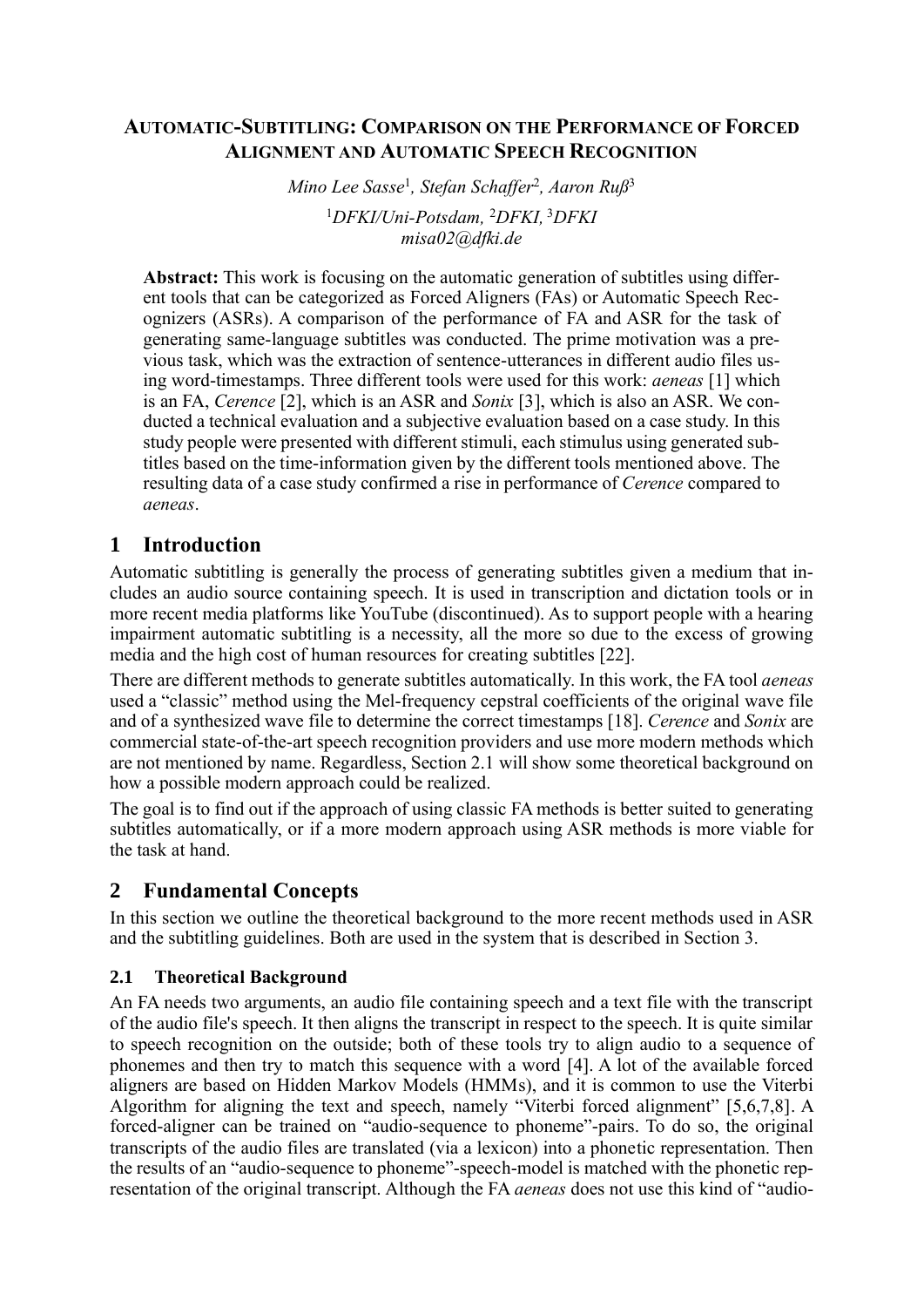sequence to phoneme"-speech-model, as mentioned in the introduction. [18] (more details in Section 3.2.1)

An ASR needs only one argument, an audio file containing speech. In fact, many speech recognizers use the same concept that are used in forced aligners. The major difference is the final matching step, the forced-aligner uses an original transcript (translated to a phonetic representation) to match the phonetic representations with each other, whereas ASR uses the results of an ,,audio-sequence to phoneme"-speech-model and translates these directly via a lexicon of phonetic representation of words to the actual words [8,9]. The transitions between phonemes are represented as an HMM.

In a publication about a system that used image recognition to recognize keywords in an audio file [10] the model itself did not match audio sequences with phonemes but took a one-secondlong audio-sequence as an argument to determine if a given keyword was uttered within this second. An "audio-sequence to phoneme"-speech-model can work similarly: For training such a speech-model, a Convolutional Neural Network [11] was set up to recognize formants in a spectrogram. The spectrogram was generated via the Fourier Transformation [9,12] and the Convolutional Neural Network used image recognition to distinguish phonemes. Because the input layer of a CNN has a fixed number of input-neurons, the spectrogram needed to be split into multiple smaller matrices, each with a fixed shape to match the input-neurons. Furthermore, transitions of e.g., the HMM which point from one state to its original state can be used to filter out multiple consecutive phonetic symbols. E.g., fricatives have longer pronunciation, "audiosequence to phoneme"-speech-model recognizes a small section of the spectrogram as  $\cdot$ ,  $\cdot$ , it is probable that for the next section, the speech-model will recognize another  $\eta$ ,  $\eta$ , because there might not have been passed enough time between the two sections.

Sequence Alignment, which closes the gap between an FA and an ASR regarding the usage of a transcript, is a term from Bio Informatics. It is used to align two DNA strings. It is based on the Levenshtein-/edit-distance and can be differentiated between global, semi-global and local versions. It determines the cost of how many changes or operations have to be performed, to turn a string into another string. Terms for these operations are defined as Substitution, Insertion and Deletion. Normally, the cost is chosen, so that the goal of alignment is reached with a low cost. Meaning that e.g., if a Substitution does not apply, the cost should be low. Substitution, insertion and deletion should have a high(er) cost. With help of Sequence Alignment, wrongly recognized words by ASR can be found, as it looks for common subsequences. Implementation wise, Sequence Alignment uses tables to compare two containers (in this case the containers are DNA strings), each row representing one element of the first container and each column representing one element of the second container. The costs of the operations are recorded in the table accumulatively and the optimal path is computed, representing the lowest costs for turning the first container into the second [13].

#### **2.2 Subtitling guidelines**

When writing subtitles, there are a few general rules that should be followed. In this work BBC's guidelines to writing subtitles were used and the most important points are listed here:

- Recommended words per minute (WPM), the duration of a displayed subtitle should be around and not exceed 160-180 words per minute.  $(\sim 330 - 375 \text{ ms per word})$
- Subtitles should be displayed for at least 300 ms per word
- A displayed subtitle should not be shorter than 1 second.
- A displayed subtitle should aim to contain a single sentence.
- One line of a displayed subtitle should not exceed 37 characters.
- If they exceed 37 characters, they should be displayed in 2 lines.
- If a subtitle has the size of 2 lines, the line break should be at  $\alpha$ , logical points", which means that two words that "belong together" syntactically should not be split up.
- The displayed subtitles should match the speech onsets and offsets.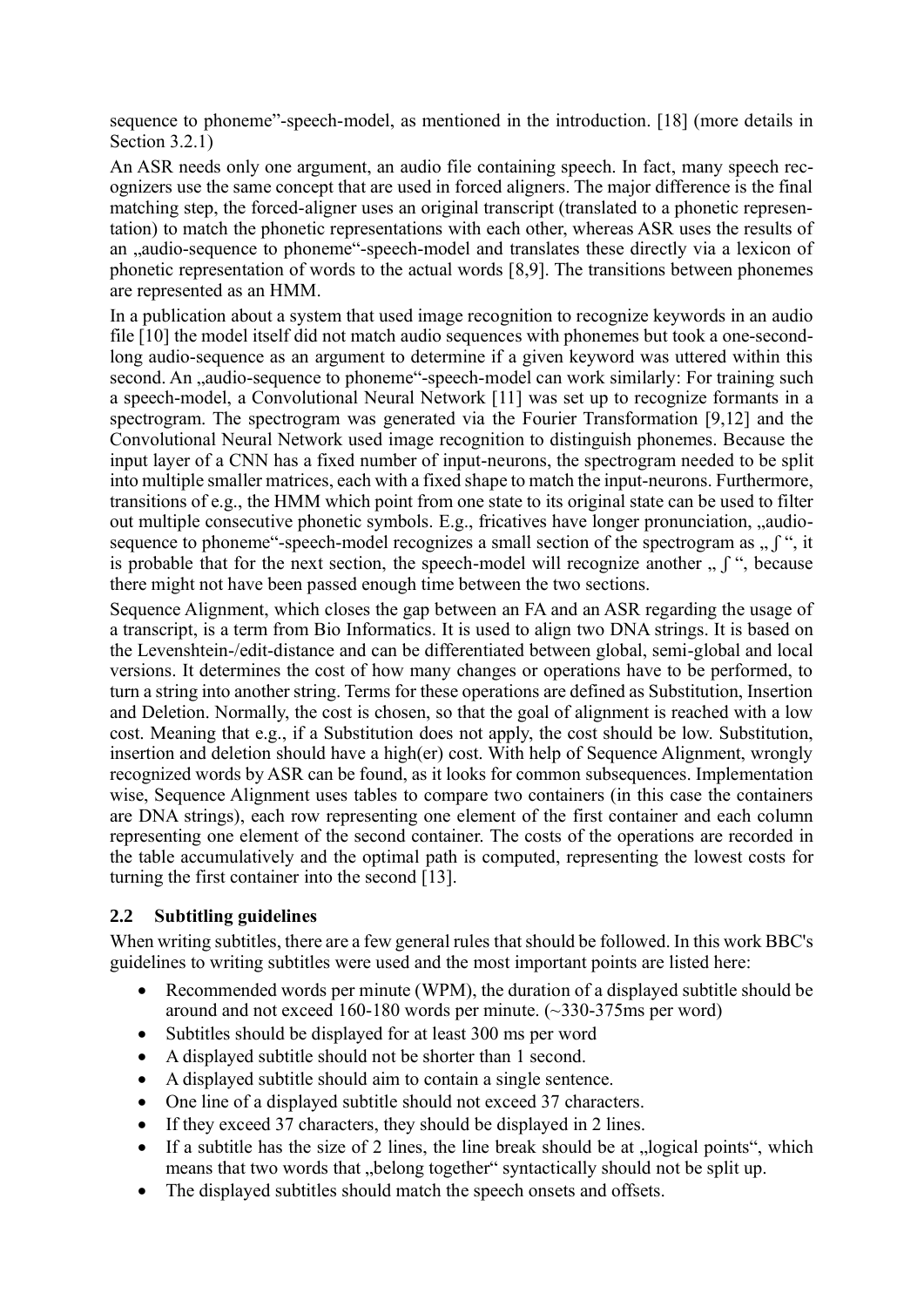• Consistent timing, consecutive subtitles of similar length should be displayed for the same amount of time

There are many different standards to which subtitles can be written e.g., Netflix's limit to the length of a line amounts to 42 and the speed of subtitles to 17 characters per second. But each standard's main argument results in the "readability" of subtitles, which is a vague term. It is also important to consider that these standards relate mostly to subtitles for videos [14,15].

# **3 System**

In this section the system used for the process of automatic subtitling is described. Also, some technical information regarding the tools used are shown.

#### **3.1 Procedure**



**Figure 1** - Pipeline of Tools used

Figure 1 depicts the tool pipeline that was implemented to generate subtitles. First gold standard annotations were created by hand using *Praat* [16], providing the gold standard wordtimestamps. For the word-timestamps from the FA, *aeneas* was run using the audio (all in German) with the given transcripts, providing the word-timestamps of the FA-tool. For C*erence*, if the duration of the audio file exceeded one minute, it was split into shorter parts. The parts had a duration of 50 seconds, as to provide an overlap of 10 seconds between two parts as well as to match the audio and times more reliably. Also, it was crucial not to split words while uttered. For *Sonix* there was only the need to upload the audio manually. For the transcript, *SpaCy* [17] was used to parse the text extracting syntactic information.

*Needleman-Wunsch* (further explained in Section 3.2.4) was applied to each individual wordtimestamp with the transcript to include punctuation marks and the correct capitalizations in the final subtitles. But mainly to provide the timing of the uttered sentences.

The optimal paths (Section 2.1) through the tables generated by the sequence alignment were split at corresponding whitespaces, providing the indices used for splitting the texts into subtitles. Because some words were tagged together (e.g., "die sehr" with one start and end time), not every index could be used.

If the length of a sentence did not exceed 37 characters, only the start-timestamp of the first word and the end-timestamp the last word was used.

For determining which splits would provide the best result, the sentences were split at every possible combination of indices. To avoid single words in a row of a subtitle before and after a single word it was not possible to split. Spans of texts did not exceed 37 chars. Additionally, every index had a specific value representing the "splitability" of that particular index. E.g., the index after a punctuation mark like a comma had the highest "splitability"-value. Also, information from SpaCy was used providing a dependency-tree and POS-tags, so the index after a word classified as an article had a very low value. Also, the leaves of the dependency-tree (if the leaves were neighbours in the actual text) had a very low value. The higher a neighbouring word and a phrase were positioned in the hierarchy (with the root of the tree as the highest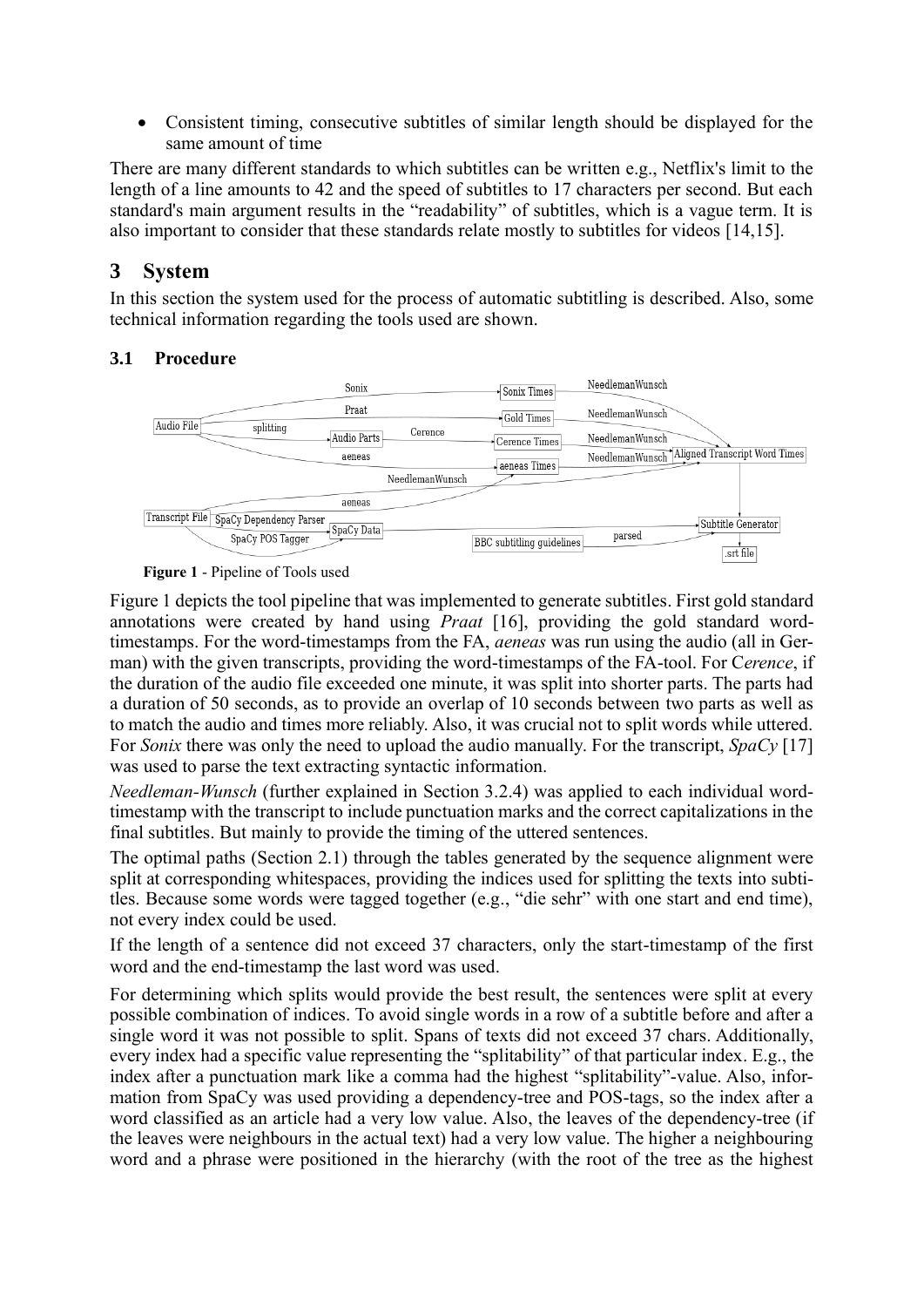position) the higher was its corresponding value. Each batch of spans for each sentence were scored. The score depended on the following:

- the afore mentioned "index-value" (higher the better)
- the lengths of the spans (longer the better)
- count of splits (lower the better)
- duration of spans (spans with similar lengths were better)

The scores were normalized and the spans with the highest score was chosen.

Finally, in the generation of the actual subtitle files, following the srt-format, the number of spans was checked. If this resulted in an even number all subtitles consisted of two rows, each row being one span of text. If the number was uneven the longest pause between spans was determined as to which span was to stand in a one row subtitle. If no pauses were available, the last span stood alone. Through this scoring, subtitles for the same audio file sometimes differed for each tool. The WPM was not considered in the generation of the subtitles due to a lack of time. In the next subsection we describe some tool specific characteristics.

#### **3.2 Tools**

#### 3.2.1 *aeneas*

*aeneas* is a tool used for FA. It is available as a *python* library, which simplifies its usage. The inner workings can be explained in one sentence, stated in the documentation [18]:

"Using the Sakoe-Chiba Band Dynamic Time Warping (DTW) algorithm to align the Mel-frequency cepstral coefficients (MFCCs) representation of the given (real) audio wave and the audio wave obtained by synthesizing the text fragments with a TTS engine, eventually mapping the computed alignment back onto the (real) time domain." *aeneas* does not depend on techniques used in ASR, but uses a "classic, signal-processing-based approach" [18]. The wordtimestamps provided by *aeneas* did not include pauses between words.

#### 3.2.2 *Cerence*

*Cerence* (a spin-off of *Nuance*) is a tool used for ASR, specifically for real-time (online) speech recognition, directly spoken into a microphone. It streams directly onto a server and the recognition is run simultaneously. The usage was problematic for uploading a whole wave file, it was necessary to split the file into shorter parts because of a limitation set up by *Cerence*, which only allowed audio to be uploaded with a length of  $\leq 1$  minute. Splitting the wave files and uploading the parts separately turned out to be more problematic than expected because of a seemingly inherent problems with ASR, where each part had a certain time-offset (of about 120ms), which carried over to the next part of the audio. This was handled by subtracting the mean of the timing differences. Additionally, in the results from *Cerence*, the timestamps of the words conflated with the pauses between said words.

#### 3.2.3 *Sonix*

*Sonix* is a tool for transcribing audio. It uses speech-recognition to recognize words in a wavefile and timestamps every word. The usage of the API was restricted, so wave-files had to be uploaded manually and the timestamps had to be downloaded manually. Fortunately, the results were good, also providing the length of the pauses between words.

#### 3.2.4 *Other Tools*

Three additional tools were used, *SpaCy*, *Praat* and the *Needleman-Wunsch algorithm. SpaCy* is a powerful open-source Natural Language Processing library for *python*. *Praat* is "...a computer program with which you can analyse, synthesize, and manipulate speech..." [19].

The *Needleman-Wunsch algorithm* is used for global sequence alignment of two strings [20]. It was used for two tasks: First in the alignment of the individual wave file parts, which were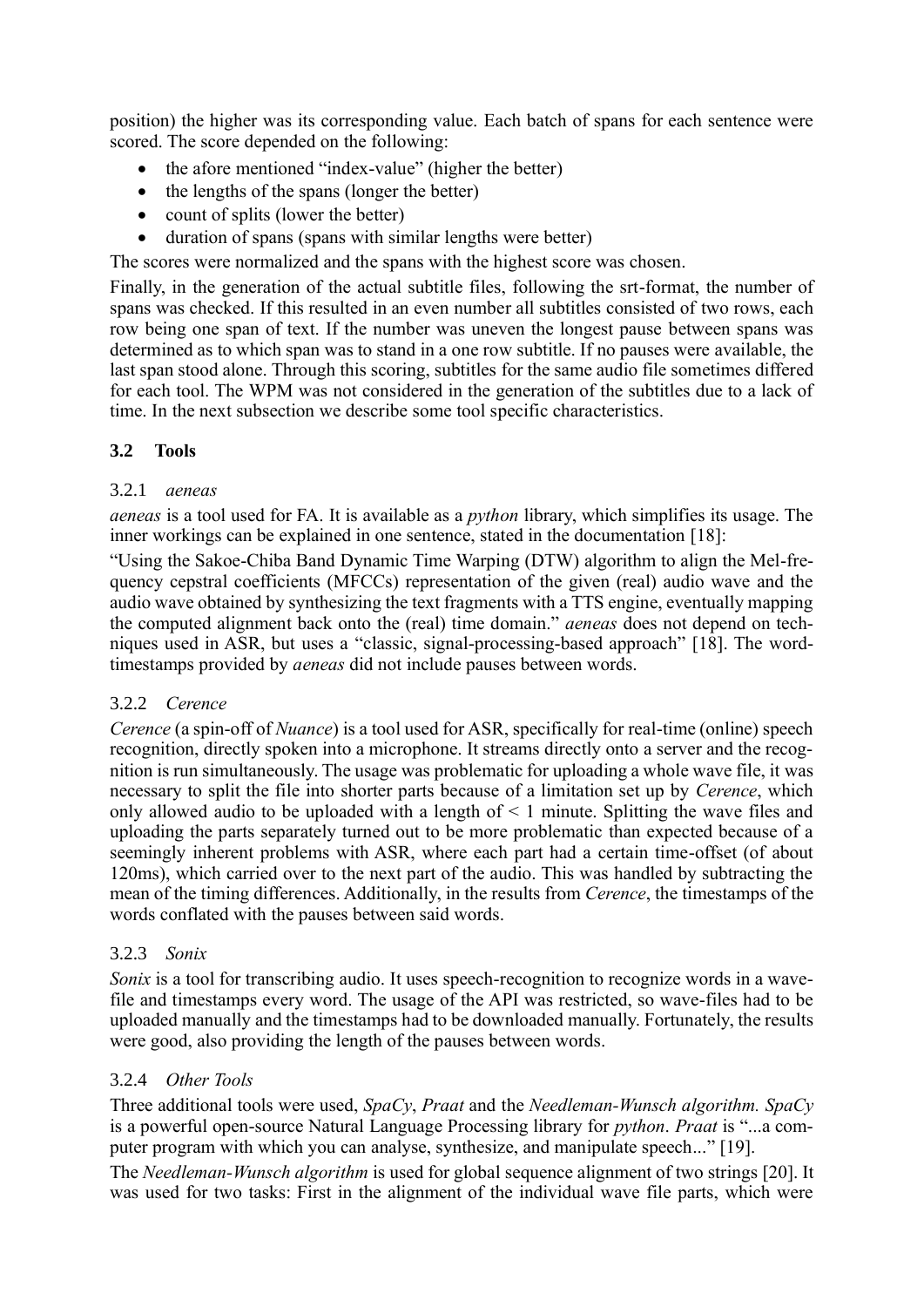created for the *Cerence* ASR. It was used to align the overlapping 10 seconds of wordtimestamps on a word-level, meaning every row represented one word from the first wordtimestamps (last 10 seconds) and every column represented one word from the second wordtimestamps (first 10 seconds). In the second case it was used to align the word-timestamps provided by the different tools and the gold standard with the transcript of the audio file. Here the alignment was done on a character-level, meaning every row represented one character from all the words (joined by whitespace) of the word-timestamps and every column represented one character from the transcript. Global sequence alignment on word-level is also used for calculating the word error rate (WER) where the number of matches is counted.

| Cerence  | 97.4% | 94.4% | 97.6% | 97.3% | 98.6% | 96.7% |
|----------|-------|-------|-------|-------|-------|-------|
| Sonix    | 91.0% | 90.2% | 90.0% | 90.4% | 88.6% | 91.8% |
| old Cer. | 97.0% | 82.0% |       |       |       |       |

**Table 1** - WER for each ASR tool and an older version of *Cerence* (old Cer.)

#### **4 Technical Evaluation Data**

As it can be seen in Table 1 there was a huge improvement to *Cerence*'s ASR regarding the WER in comparison to when this tool was started to be used for this work (third column). On average *Sonix*'s WERs have a lower value than *Cerence*'s, which indicates a superiority in the word recognition domain of *Cerence*. The last 4 columns represent the audio files which have been used for the case study in Section 5.

| Tool/Speaker | Speaker 1             | Speaker 2             | Speaker 3           | Speaker 4           |
|--------------|-----------------------|-----------------------|---------------------|---------------------|
| aeneas       | $69-200$ / $\sim$ 134 | $68-170 / \sim 116$   | $82-151 / \sim 116$ | $80-176 / -109$     |
| Cerence      | $84-187/~133$         | $68-177/117$          | $80-150 / -114$     | $74-163 / \sim 108$ |
| Gold         | $93-206 / -154$       | $88-196$ / $\sim$ 141 | $95-151 / -127$     | $89-318 / -147$     |
| Sonix        | $89-202 / -151$       | $88-196$ / $\sim$ 138 | $98-151 / -127$     | $88-165 / -122$     |

**Table 2** – WPMs/rounded mean of WPMs for each subtitle file for each tool

Table 2 shows the WPMs of all generated subtitles used in the case study. On average, *aeneas*  and *Cerence* have a higher WPM than *Gold* and *Sonix*, due to the pauses in between the wordtimestamps that were only included in the latter two.

# **5 Evaluation on the basis of a Case Study**

To evaluate the generated subtitles a case study was conducted. The aim was to investigate if timestamps provided by the ASR tools or the subtitles generated by the FA will result in better subtitles compared to the usage of the gold timestamps. Our hypothesis is that the usage of the *Gold* timestamps or the timestamps provided by the ASR will result in better subtitles.

## **5.1 Preparation**

For this study 5 audio files were selected, with a duration between 34 – 37 seconds. Every audio file was combined with subtitles generated on the base of every tested tool *aeneas, Cerence*, *Sonix* and the gold standard, amounting to 16 different stimuli. The stimuli were generated as video files with a black background and hardcoded white subtitles using *ffmpeg*. To cover all permutations of tools, every person would be subjected to 4 videos with different speakers, each generated with a different tool and one with the gold standard, amounting to 24 permutations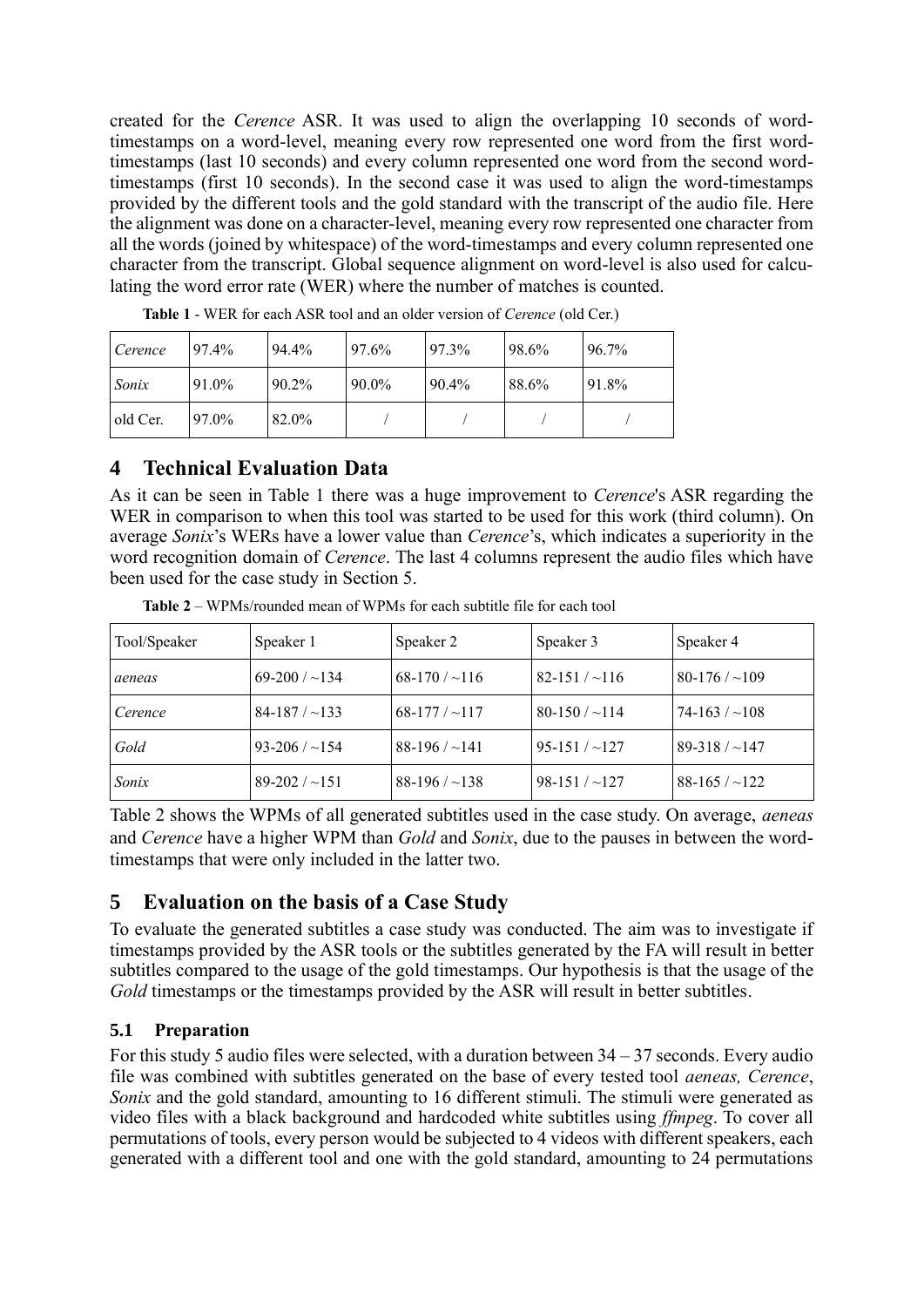of stimuli. The order of the shown speakers was randomized. Also, one additional separate subtitle video was generated with the usage of the gold standard. The platform on which the stimuli were shown was written in *html*, *javascript* and *css*.

## **5.2 Procedure**

The participants were instructed to rate each subtitle video. It was pointed out to each participant that the emphasis should be placed on the timing of the shown subtitles. A short demographic questionnaire was conducted. Then the additional separate subtitle video was shown to every participant to establish a baseline and showing what kind of stimulus was considered as the "best" stimulus (this same subtitle video was shown to every participant). It was pointed out that the shown subtitle video is the "best" stimulus. In the first part of the study every video was shown once separately. Each was subjected to a scoring from  $1 - 4$  (good – bad). In the second part the participant was able to look at the same 4 stimuli again but not separately and with the possibility to pause and rewatch the videos as many times as needed. It was possible to leave a comment for each of these videos which was not possible in the first part. Here a ranking of the 4 videos was demanded from ranks  $1 - 4$  (good – bad).

## **5.3 Participants**

18 of the 24 study participants replied with their results, 8 being men and 10 being women. The age-span ranged from 21 - 33 years. The highest levels of education ranged from Abitur to Promotion. The majority of the participants specified German as their native language. Two German/Polish bilingual speakers and a single native Spanish speaker participated. 9 participants used subtitles frequently, 8 did not and one only used subtitles sometimes.

## **5.4 Results & Discussion**

The scores of the videos from the first part of the study are not discussed any further due to the fact that the values of the scores were all too close together (range of scores: 26-32).



**Figure 2 -** counted rankings for each tool

Figure 2 is a visualization of the counts of the rankings from the case study. The different tools are represented by differently coloured columns and visually it seems clear that the tools were ranked in a distinct manner.

**Table 3 -** Mean ranks for each tool, sorted after the mean value

| Cerence | Gold  | aeneas                                    | Sonix |
|---------|-------|-------------------------------------------|-------|
| 1.889   | 2.556 | ר רד<br>$\overline{a}$ . I $\overline{a}$ | 2.833 |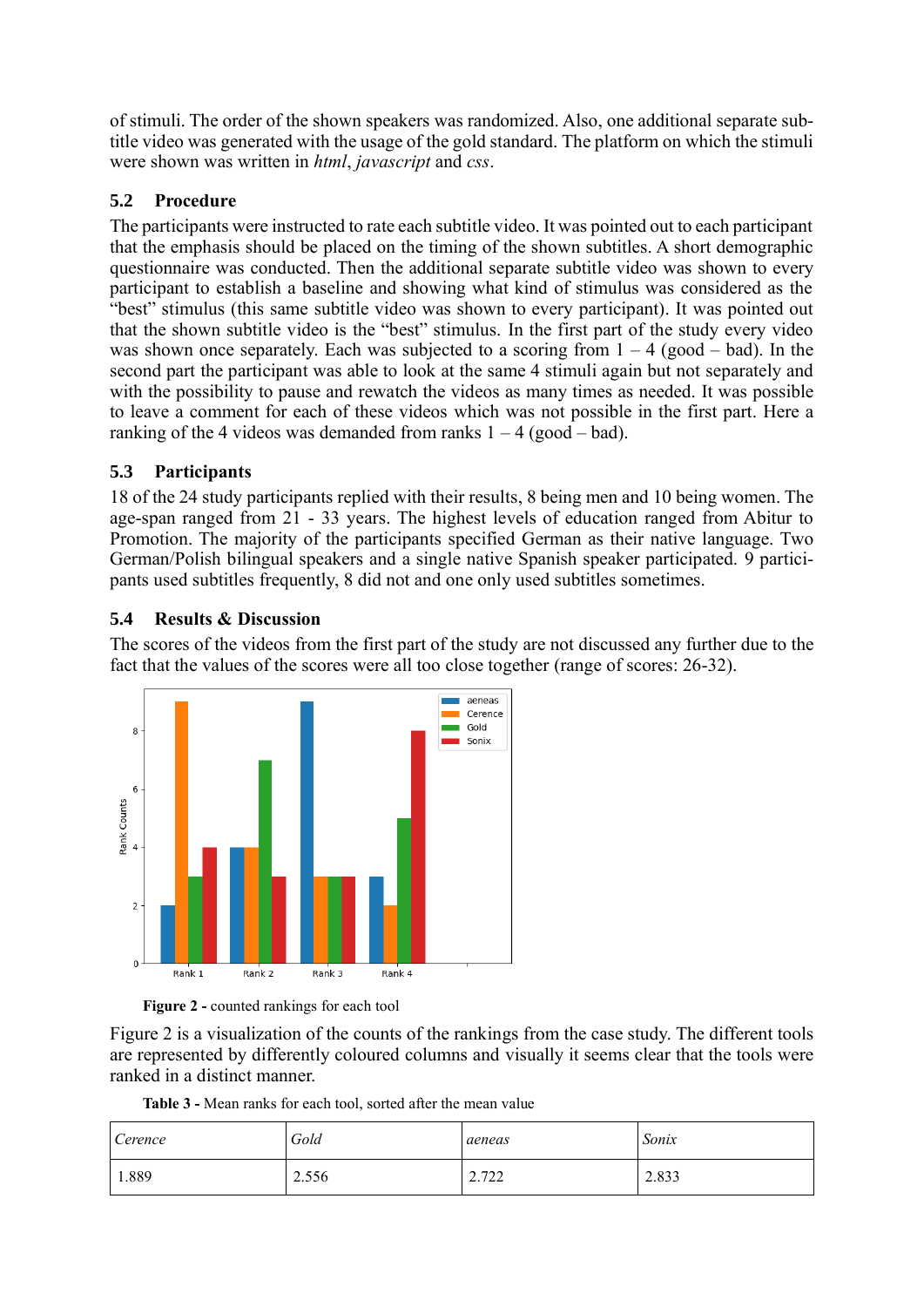With the usage of *Kendall's coefficient of concordance* [21] which can be used to assess whether there is an agreement amongst participants of a study, the ranking data was tested for signifi-

cance using a  $x^2$ -test.

Hypotheses:

- H0: There was no agreement or concordance between the participants regarding the ranking of the subtitle videos
- H1: There was an agreement or concordance between the participants regarding the ranking of the subtitle videos

At a level of significance of  $\alpha = 0.05$  and a degree of freedom of df = 3, the null Hypothesis H0

was accepted,  $\chi^2$  (3, 18) = 5.8, p > 0.05, there was no agreement between the participants. (pvalue of  $\sim$  13)

Nevertheless, on further inspection of the data two datapoints seemed irregular. All scores from the first part of the study had the same value, also it was possible to deduct from the comments left by those participants that their focus on the study was incorrect, rather focusing on e.g., the pitch of the voice and not on the timing.

If either one of those two datapoints was excluded, the null Hypothesis was rejected both times,

 $X^2$  (3, 17) = 8.0, p > 0.05. Furthermore, the ranking itself in Table 3 was maintained. It could be safe to say that the ranking in Table 3 is accurate.

# **6 Discussion**

Considering the technical evaluation of WPMs (Table 2) the *Gold* and *Sonix* subtitles had higher means than *aeneas* and *Cerence*. The *Gold* subtitles may have not reached the first place due to this. In the case study some participants seemed to be perturbed by the pauses between subtitles and them being shown to abruptly which was also pointed out in the comments. Pauses between subtitles cause this effect on the WPM. There is a chance of a better result for *Sonix* and *Gold* if the pauses in the audio files were longer thus showing subtitles for an extended time.

Additionally, *Sonix*'s WER was also subpar in comparison to *Cerence*. There could be a correlation between the WER and inaccuracies in timestamps which could have hence led to worse subtitles.

The WPMs stated in the BBC guidelines were not reached by any tool (regarding the mean value) which could mean that the participants do not confirm to this standard.

As to the hypothesis that the usage of the *Gold* timestamps or the timestamps provided by the ASR will result in better subtitles has proven to be only partially true. *Cerence* as an ASR tool did have the best ranking. It is unexpected that the performance was better than the one of the *Gold* standards. *Sonix* as an ASR tool however did land on the last place after the FA tool *aeneas*. It might not be possible to conclude that the ASR tools used are better suited to generate subtitles. Nevertheless, it seems evident to say that *Cerence* is better suited for generating subtitles than *aeneas* when considering the timing of said subtitles.

Although there were comments about the difficulty of observing differences in the presented stimuli, the results were reasonably distinct which assures the validity of the study and the thesis.

# **7 Conclusion**

Concerning the topic of automatic subtitle generation, *aeneas* drops out of consideration with its more "classic" methods of signal-processing while the ASR method illustrates the better performance, but only if the said methods are implemented sufficiently well.

The performance of the *Gold* subtitles hints at the fact that creating timestamps by hand might not be the best method for recognizing and determining word timestamps.